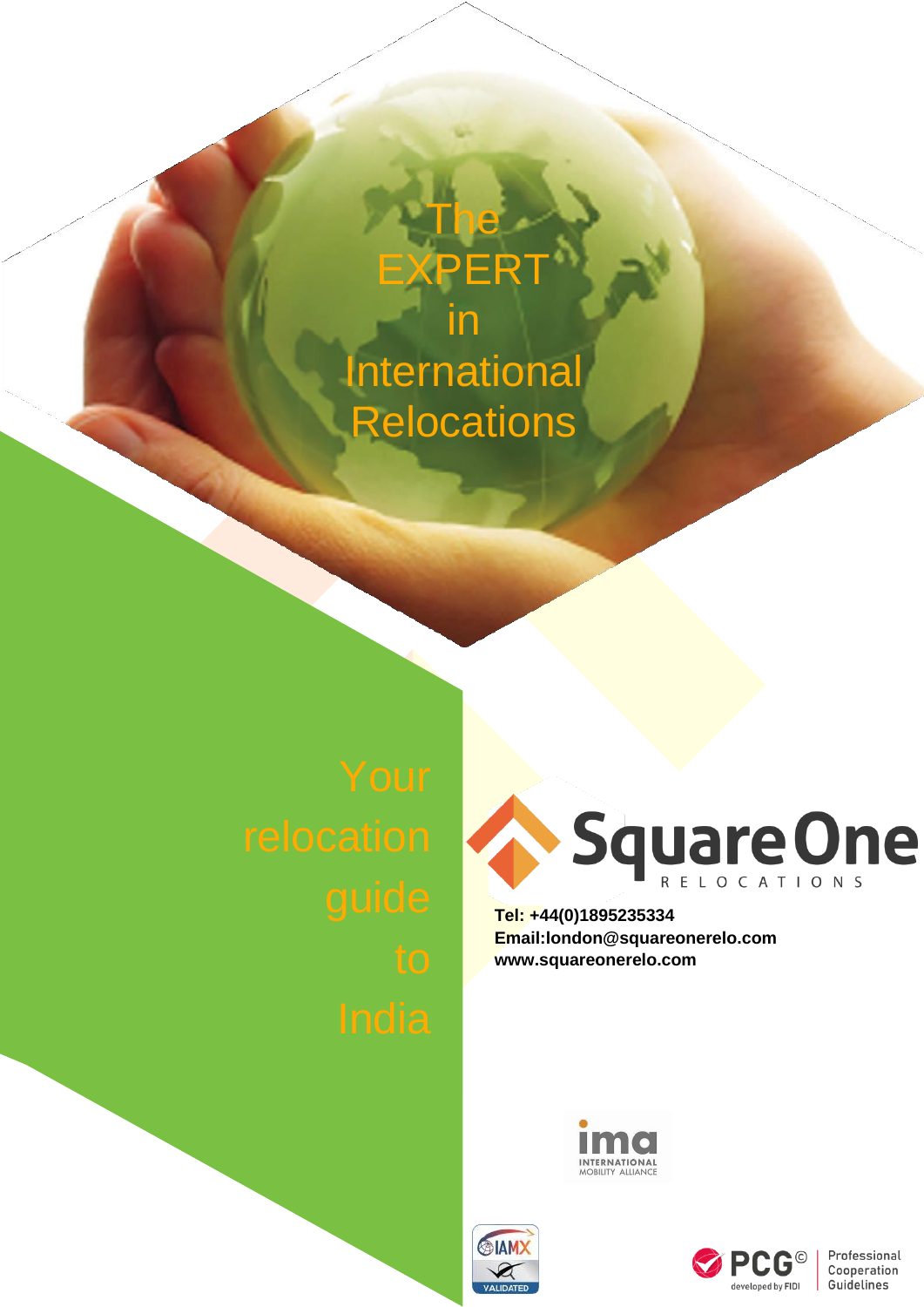

| TELEPHONE:                                    | Country code (91) + Area code                                                                                                                                                                                                                                                                                                                                              |
|-----------------------------------------------|----------------------------------------------------------------------------------------------------------------------------------------------------------------------------------------------------------------------------------------------------------------------------------------------------------------------------------------------------------------------------|
| <b>STANDARD TIME:</b>                         | $GMT + 5.5$ hours                                                                                                                                                                                                                                                                                                                                                          |
| WEIGHTS & MEASURES:                           | Metric                                                                                                                                                                                                                                                                                                                                                                     |
| ELECTRICITY:                                  | 220, 230v AC, 50HZ                                                                                                                                                                                                                                                                                                                                                         |
| INOCULATIONS/VACCINATIONS:                    | Inoculation against Malaria, Hepatitis, Typhoid and polio recommended                                                                                                                                                                                                                                                                                                      |
| PUBLIC HOLIDAYS:                              | Jan 1, 26 (Republic Day), Feb 12, Mar 21, 24, Apr 15-18, Aug 15<br>(Independence Day), Oct 2 (Mahatma Gandhi's birthday), Nov 8,<br>Nov 26, (Diwali), Dec 25-26 (Christmas / Boxing Day) 29th. Various<br>other religious holidays, dates not yet set. Please check this website as<br>various regions have different holidays:<br>www.timeanddate.com/holidays/india/2016 |
| <b>OFFICE HOURS:</b>                          | 0930-1800 Monday – Saturday                                                                                                                                                                                                                                                                                                                                                |
| <b>BANKHOURS:</b>                             | 1000-1400 Monday - Friday, 1000-1200 Saturday                                                                                                                                                                                                                                                                                                                              |
| <b>EMERGENCY TELEPHONE NUMBERS:</b>           | 100 - Police/General Emergency<br>102 - Ambulance                                                                                                                                                                                                                                                                                                                          |
| <b>BRITISH HIGH COMMISSION:</b>               | Shanti Path, Chanakya Puri<br><b>New Deli 110021</b><br>Tel: (11) 268 72161 Fax: (11) 2687 0065                                                                                                                                                                                                                                                                            |
| DEPUTY HIGH COMMISSIONS:                      | Kolkata: Tel: 33 22885172 Fax: 33 228834535<br>Mumbai: Tel: 22 665 02222 Fax: 22 665 02324<br>Chennai: Tel: 44 4219 2151 Fax: 44 421 92322                                                                                                                                                                                                                                 |
| TOURIST & TRAVEL INFORMATION:                 | The Government of India Tourist office<br>88 Janpeth, Connaught Place<br>New Delhi 110001<br>Tel: 1133 20005                                                                                                                                                                                                                                                               |
| <b>HIGH COMMISSION OF INDIA</b><br>IN LONDON: | India House, Aldwych<br>London WC2B 4NA<br>Tel: 02078 368484<br>Visa Enquiries: 02076 323 149                                                                                                                                                                                                                                                                              |
| CONSULATE GENERAL OF INDIA:                   | Edinburgh: Tel: 0131 229 2144 Fax: 0131 229 2155<br>Birmingham: Tel: 0121 212 2782 Fax: 0121 212 2786<br>Belfast: Tel: 028 9087 8787 Fax: 028 9087 8797                                                                                                                                                                                                                    |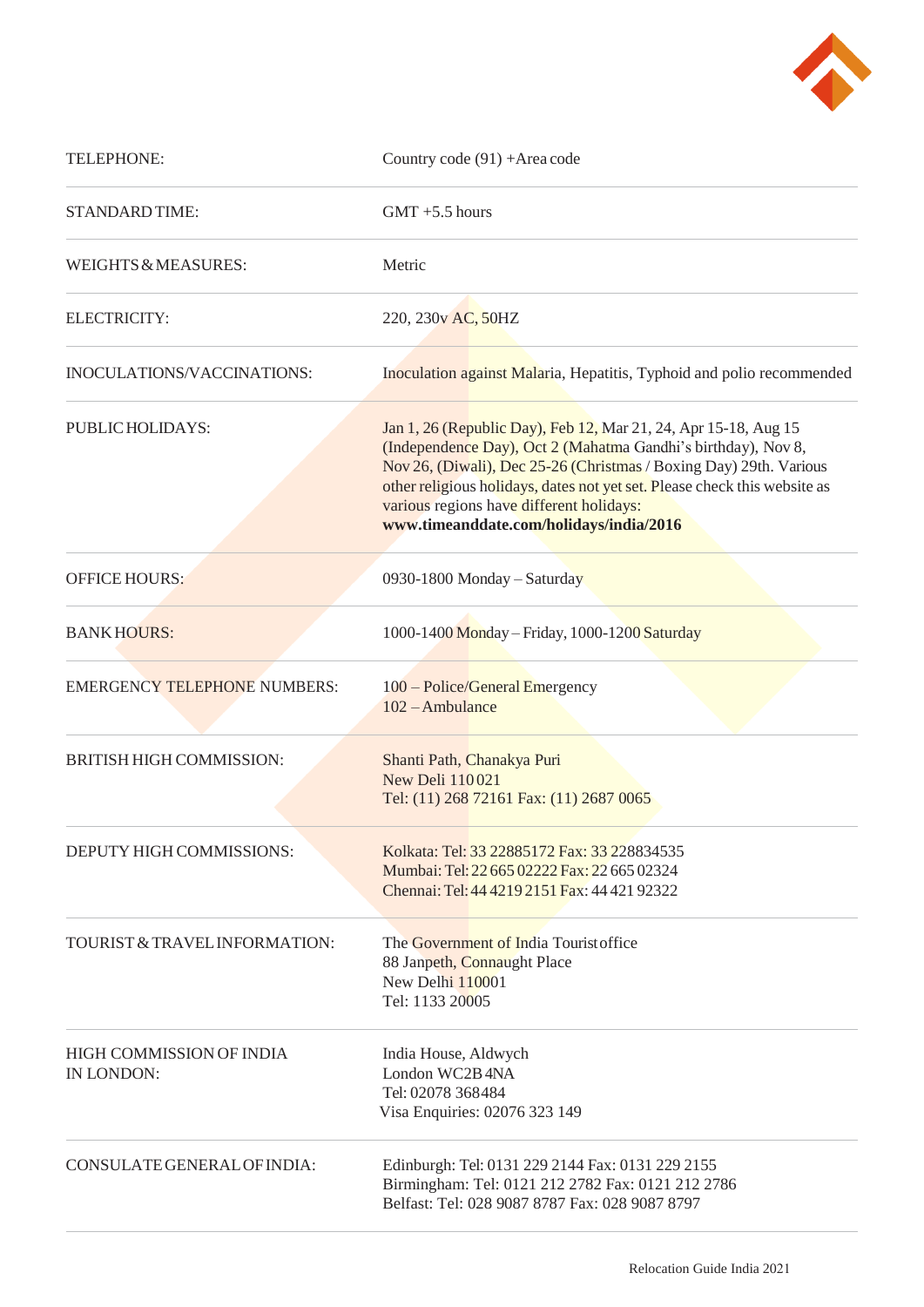

# **Customs**

**Tothe best of ourknowledge,the followingdocumentation is required to import household and personal effects into India.However,itis advisable to checkwiththe authorities that documentation is in order, prior todespatch.**

**Foreign nationals coming to India for executing projects/ contracts in India will have to come only on employment visas. For more information please contact Square One Relocations.**

# **Household Goods**

Documents Required:

- Original passport will need to be turned over to Indian destination agent until shipment clears customs
- For Customs at Bangalore (India), Custom Officials ask for Original Passport of the spouse as well for verification. It must be carried on the day of examination
- Authority Letter (sample provided by destination agent in India)
- Baggage Declaration Form (provided by destination agent in India)
- Inventory with valuation of each item
- Indian Customs Declaration Form (provided by destination agent in India)
- Bill of Lading
- Copy of Employment Letter of Transfer Letter is required for clearance
- FRRO Registration is required for clearance of Household Goods for Foreign Nationals

# **ChangesinEmployment Visadocumentationrequirement – 17th Dec 2009**

- The Ministry of Labour, India via Ministry of Home Affairs has asked the Indian Missions issuing the employment visa to add another set of documents in the employment visa checklist. The latest required document is the Tax Liability Letter
- Going forward all employment visa applications shall be accompanied by the Tax letter. This letter must be issued by the India Employer and must state and certify the following:
- a) Foreigners being hired will not exceed 1% of total workforce.
- b) Within 1%, Foreigners should not exceed more than 20 employees.
- This means, that employers in India, who already have more than 20 foreign workers employed and who exceed the 1% quota, will not be permitted to bring any more foreigners to India until further notice. There is a move within the MHA to increase this number to 40, but it is still under discussion.
- In cases where the number of foreign employees is within 1% of the workforce, but more than 20, there may be a delay in decision made on the issuance of the visa as such cases will be referred to the MHA for approval
- PIO/OCI card holders who are working in India with the Indian employer will not be counted as foreigners, but if they are working on employment visa than they will be considered as foreigners
- This means that at given point of time, the Indian employer should not have more than 20 employer should not have more foreigners on its payroll
- As of now the Tax Liability letter is being required by the India Embassy in US. Soon other Indian embassies may also implement this requirement
- Square One Relocations advises its clients to check with the concerned India Embassy about the latest documentation requirement before applying for the employment visa for India

Indian nationals, foreign nationals including those of Indian origin, transferring their residence to India or coming to India on employment, an import their personal effects and household goods into India under Transfer of Residence subject to the following conditions:

Transferee must have lived overseas for at least two years and must be transferring their residence to India.

Transferee must not have visited India for more than 180 days in the preceding two years.

Foreign nationals must have a resident / permit / business / work / entry visa or a PIO card.

Appointment letter / assignment letter stating minimum two years stay in India.

Goods must be shipped out within one month of arrival of the owner into India; (sea) and air shipment within 15 days after the arrival of the owner / passenger, automobiles can be shipped within six months of arrival. If there is a delay, then goods can be cleared only if customs condone the delay. Each case will be decided on merits.

The owner's presence may not be required during customs  $clearance$  (For Bangalore – the owner's presence is a must for sea shipments and may not be required for air shipments during customs clearance) but the owner should arrive in India before the shipment arrival and be present in the country until the shipment clears customs or else demurrage / container detention will be quite heavy.

All containers (unless diplomatic) are offloaded at POE / TOE (and reloaded into vans).

All household goods (old and used) and personal effects are dutiable but might get concessions if in owners' possession for at least one year (and used) under the Transfer Residence rule.

FRRO registration is mandatory to avail benefit of TR by Sea excluding Delhi Port. For Air Shipment Registration Application form will work.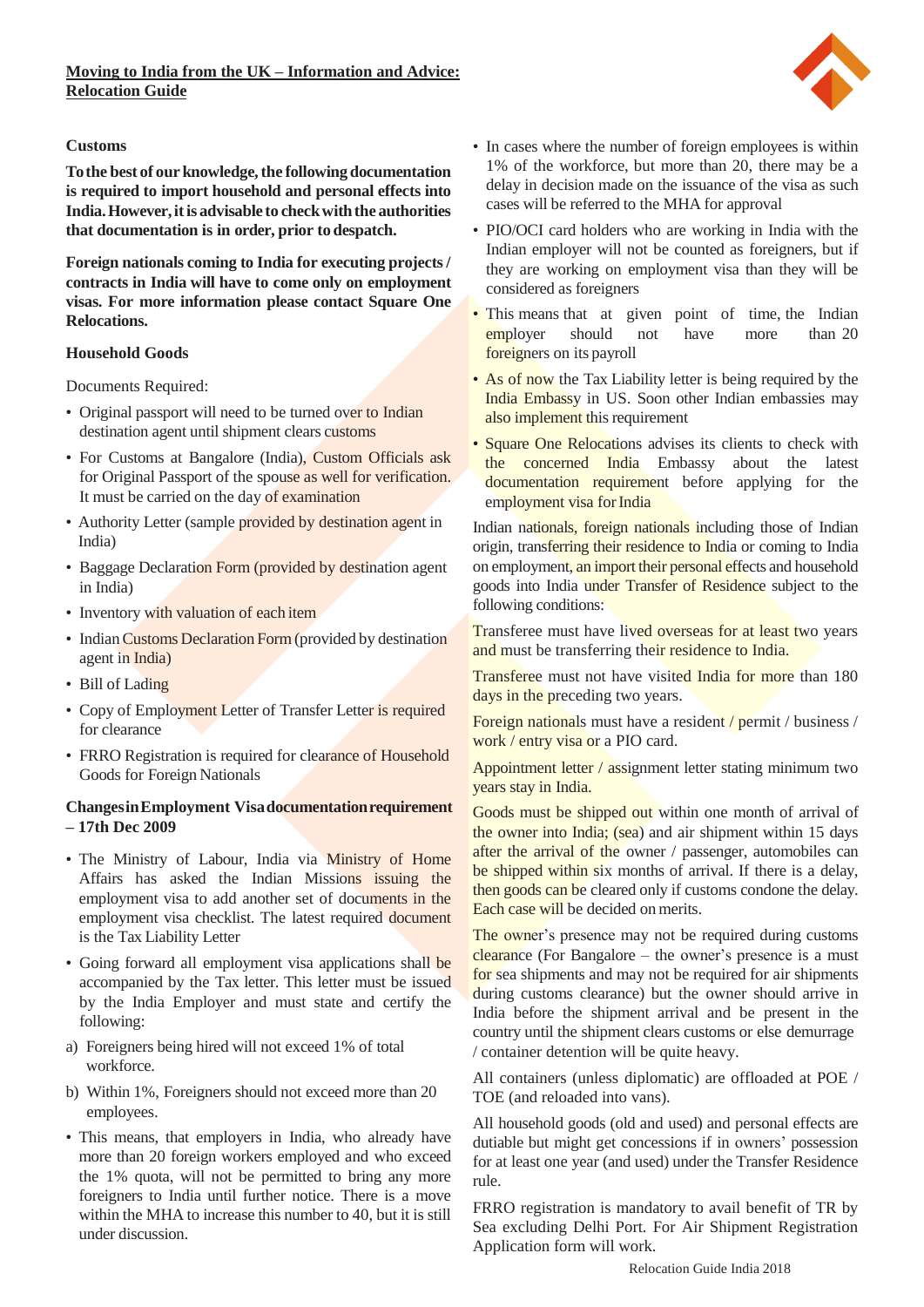

# **Diplomat's Removals**

Documents Required:

- Authority Letter (sample provided by destination agent in India)
- Baggage Declaration Form (provided by destination agent in India)
- Copy of Passport duly attested / certified and Duty-free Exemption Certificate issued by Ministry of External Affairs,Govt. of India through Diplomatic Mission in India
- Bill of Lading
- Inventory List should be sealed and signed by the Embassy / Consulate
- For Bangalore Bill of Lading should be signed and sealed by the Embassy /Consulate

In India the packing list, passport and Bill of Lading should be sealed and signed by the Embassy / Consulate.

Alcohol can be imported in limited quantity for Diplomats (depends on the allowance by the Diplomatic Mission/ Embassy).

If alcohol is mentioned on packing list, the same has to be mentioned on the Duty Exemption Certificates also for smooth clearance.

## **Vehicles**

Document Required:

- An Original purchase Invoice of the vehicle is required
- Vehicle imports are not allowed at Bangalore Port

Used or Second-hand Vehicles Import are permitted only at Nhava Sheva (Mumbai) port.

The import of new vehicles shall be permitted only through the Customs port at Nhava Sheva (Mumbai), Calcutta and Chennai.

Indian or Foreign nationals transferring their residence to India can import one vehicle. A car that was in the importer's ownership or possession for over a year is allowed. Payment for the car must be made prior to arrival of owner in India.

Import of new car is allowed but should meet pollution norms and right-hand drive.

Shipment may be done within six months of arrival. In lieu of a motor car, one motorcycle can also be imported.

Only right-hand drive cars are allowed

Only cars which meet Euro IV pollution norms are allowed. Must have certificate from manufacturer

**Banned Vehicles** The policy totally bans the import of cars whose engine capacity ranges from 1000 to 2500cc. As far as two-wheelers go, scooters with an engine capacity of over 50 cc to 500cc can be imported. Motorcycle engine capacity

should be their engine capacity should be over 250 cc but not more than 800 cc.

Used vehicles have import duties which need to be paid. There are no fixed rates as the process is seen case by case, as such it is advisable that research is conducted by themover.

# **Pets**

NOC required from vet and other health documents before arrival of pet / pets at the airport.

One pet per passenger (cat / dog) may be imported into India without any import license. Under Transfer of Residence case only and Assignment should not be less than two years.

# **Restricted Items**

Foreign nationals can import foodstuff in their main household goods shipment duty free up to a limit of Rs. 50,000 (US \$1000).

Foreign nationals who are resident in India can import foodstuff worth Rs. 100,000 p.a (approx. US \$2000). However, please note that wine, spirits, beverages etc are not allowed duty free under this facility. It is also important that payment for the foodstuff must be made from funds of the foreign national available outside India.

Milk / Milk products, Meat / Meat products are only allowed with NOC from Animal and Quarantine Department, and department will take between 15 to 30 days.

We recommend do not pack these items under any circumstances.Theywill be confiscated by customs and fines / penalties will be levied on full shipment.

# **Prohibited Items**

- Firearms, weapons, ammunition of any type
- Narcotics
- Obscene literature, pornographic material
- Wildlife items like ivory, horns etc

These items are strictly prohibited into India. Do not pack these items under anycircumstances.Theywill be confiscated, and fines will be levied.

#### **Dutiable Items**

The following items are allowed in your shipment, but will be subject to tax and duty:

- Firearms.
- Cartridges of Fire arms exceeding 50
- Cigarettes exceeding 100 sticks or cigars exceeding 25 or tobacco exceeding 125 gms
- Gold or silver other than ornaments
- Flat panel (liquid crystal display/light emitting diode/ plasma) television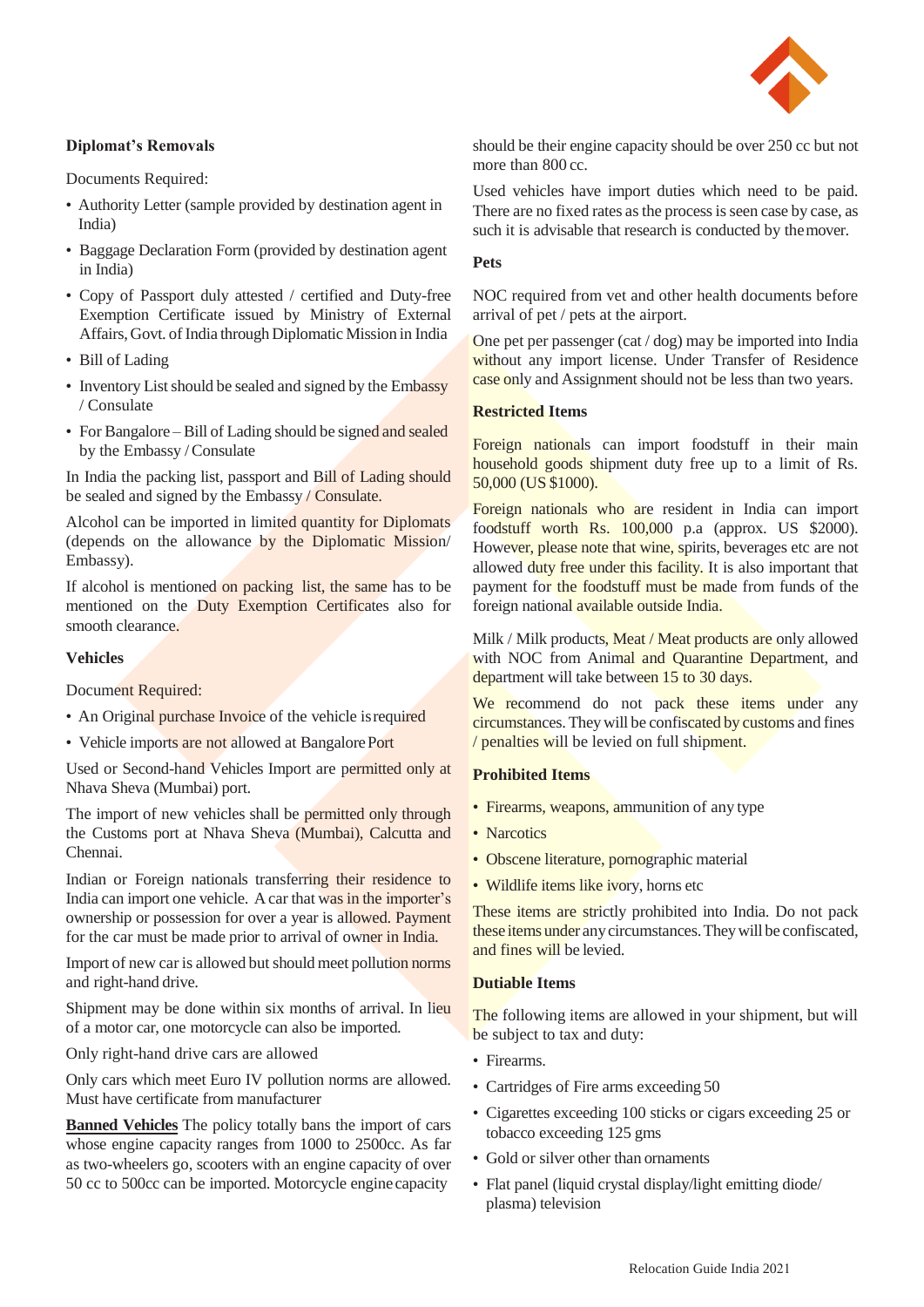

- New articles are charged duty @ 36.05%
- Concessional duty rate @ 15.45% is allowed only on the first unit of the following electronic appliances. If the shipper has two or more of any electronic appliances, or the combined value of all the above appliances exceeds Rs 500,000 (US\$10,000) duty @ 36.05% will be charged on the additional units / value

The items are: Still camera, music system, CRT television, DVD player, video home theatre system, dishwasher, musical instrument, air conditioner, domestic refrigerator above 300 litres or its equivalent, golf set, deep freezer, microwave oven, video camera, word processor, fax machine, portable photocopiers, vessel or aircraft.

• Import duties on alcohol and spirits etc are very high in India (approx. 182%) and on beer and wines (approx. 150%). If shipping alcohol, please contact us prior to shipping for necessary information

If shipping alcohol, please contact your destination agent prior to shipping for necessary information.

- Customs duty on cars is approx. from 120% up to 261%
- Customs duty on New motorcycles is approx. 100%

Customs duties / taxes are subject to change as per notifications from Government in India. Please check with your destination agent for up to date information.

#### **Baggage Rules and Regulations**

1) Free allowance for passengers on arrival into India has been raised to Rs. 50,000. Except for items mentioned under exceptions.

2) Free allowance for passenger on arrival into India and being of foreign origin has been kept to 15,000 except for items mentioned under exceptions.

3) Passengers residing abroad for more than 1 year, on return to India can bring jewellery worth 50,000 rupees and of weight up to 20 gms for men and of 1,00,000 rupees and of weight up to 40 gms forwomen.

- 4) In case of transfer of residence:
- A. From 3 months 6 months
- Used Personal and household articles other than those mentioned in Exclusions and Inclusion A but including Inclusion B up-to an aggregated value of 60,000INR.
- B. From 6 months 1 year
- Used Personal and household articles other than those mentioned in Exclusions and Inclusion A but including Inclusion B up-to an aggregated value of 1,00,000INR
- C. Minimum Stay of 1 year during the preceding 2years:
- Used Personal and household articles other than those mentioned in Exclusions but including items mentioned in Inclusion A and Inclusion B up-to an aggregated value of 2,00,000 INR
- (The Indian passenger should not have availed the concession in the preceding 3 years.)
- D. Minimum Stay of 2 years ormore
- Used Personal and household articles other than those mentioned in Exclusions but including items mentioned in Inclusion A and Inclusion B up-to an aggregated value of 5,00,000 INR
- (Minimum stay of 2 years abroad immediately preceding the date of arrival on transfer of residence, total stay in India on short visit during the two preceding years should not exceed 6 months and passengers should not have availed this concession in the preceding 3 years)
- 5) Provision for Unaccompanied baggage:
- 1. Provided that the unaccompanied baggage had been in the possession, abroad, of the passenger and is dispatched within one month of their arrival in India or within a period specified by the Deputy / Assistant Commissioner of Customs.
- 2. The unaccompanied baggage may land in India up-to two months before the arrival of the passenger or within such period, not exceeding one year as the Deputy/Assistant Commissioner of Customs may allow, for reasons to be recorded, if they are satisfied that the passenger was prevented from arriving in India within the period of two months due to circumstances beyond their control, such as sudden illness of the passenger or member of their family, or natural calamities or disturbed conditions or disruption of the transport or travel arrangements in the country or countries concerned for any other reasons, which necessitated a change in the travel schedule of the passenger.

# **Exclusions:**

Firearms, Cartridges of Fire arms exceeding 50, cigarettes exceeding 100 sticks or cigars exceeding 25 or tobacco exceeding 125 gms, Alcoholic liquor or wines more than 2 litres, Gold or silver other than ornaments, Flat panel (liquid crystal display / light emitting diode/plasma) television.

# **Inclusion A:**

Colour Television, Video Home Theatre System, Dish Washer, Domestic refrigerators of capacity above 300 litres or its equivalent, Deep Freezer, Video camera or combination of any such video camera with one or more goods such as television receiver, sound recording or producing apparatus, video reproducing apparatus, Cinematographic films of 35 mm and above and Gold or Silver, in any form, other than ornaments.

# **Inclusion B:**

Video Cassette Recorder or Video Cassette Player or Video Television Receiver or Video Cassette Disk Player, Digital Video Disc Player, Music System, Air Conditioner, Microwave Oven, Word Processing Machine, Fax Machine, Portable Photocopying Machine, Washing Machine,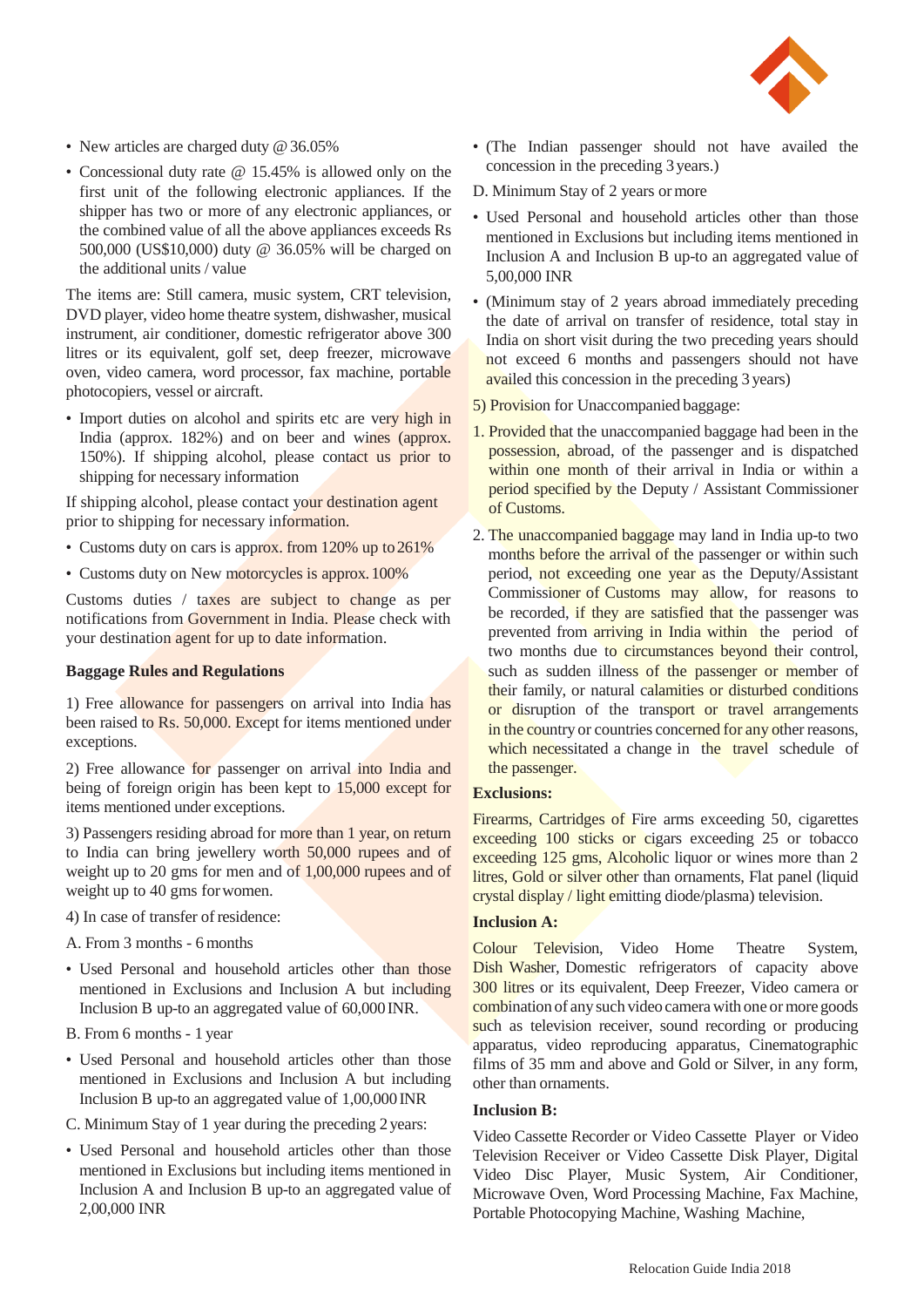

Electrical or Liquefied Petroleum Gas Cooking Range, Personal Computer (Desktop Computer), Laptop Computer (Notebook Computer) and Domestic Refrigerators of capacity up to 300 litres or its equivalent.

#### **Fumigation of imported and exported wooden crates**

The Indian Government adopted ISPM-15 (International standards for Phytosanitary Measures Publication 15). Guidelines for Regulating wood packaging material in International Trade (aka NIFM-15) to standardize the treatment of wood packing materials used for the transport of goods.

#### **General Information on the Republic of India**

#### **Background**

The Indus Valley civilization, one of the world's oldest, flourished during the 3rd and 2nd millennia B.C. and extended into north western India. Aryan tribes from the northwest infiltrated the Indian subcontinent about 1500 B.C.; their merger with the earlier Dravidian inhabitants created the classical Indian culture. The Maurya Empire of the 4th and 3rd centuries B.C. - which reached its zenith under ASHOKA - united much of South Asia. The Golden Age ushered in by the Gupta dynasty (4th to 6th centuries A.D.) saw a flowering of Indian science, art, and culture. Islam spread across the subcontinent over a period of 700 years. In the 10th and 11th centuries, Turks and Afghans invaded India and established the Delhi Sultanate. In the early 16th century, the Emperor BABUR established the Mughal Dynasty which ruled India for more than three centuries. European explorers began establishing footholds in India during the 16th century. By the 19th century, Great Britain had become the dominant political power on the subcontinent. The British Indian Army played a vital role in both World Wars. Years of nonviolent resistance to British rule, led by Mohandas GANDHI and Jawaharlal NEHRU, eventually resulted in Indian independence, which was granted in 1947. Large-scale communal violence took place before and after the subcontinent partition into two separate states - India and Pakistan. The neighbouring nations have fought three wars since independence, the last of which was in 1971 and resulted in East Pakistan becoming the separate nation of Bangladesh. India's nuclear weapons tests in 1998 emboldened Pakistan to conduct its own tests that same year. In November 2008, terrorists originating from Pakistan conducted a series of co-ordinated attacks in Mumbai, India's financial capital. Despite pressing problems such as significant overpopulation, environmental degradation, extensive poverty, and widespread corruption, economic growth following the launch of economic reforms in 1991 and a massive youthful population are driving India's emergence as a regional and global power.

#### **Geography**

India is a south Asian state that juts out into the Indian Ocean between the Arabian Sea and Bay of Bengal. It is bordered with Pakistan in the west, China, Nepal and Bhutan in the north and to the east is Myanmar, the capital is New Delhi. Two thirds of employment are in agriculture, forestry and fishing, farming involves mainly rice and wheat growing on a subsistence basis. A major world producer of tea, sugar, jute, cotton and tobacco. It has reserves of coal, oil, natural gas, and many minerals including iron, manganese, bauxite, diamonds and gold. Main manufacturers are chemicals and chemical products, textiles, iron and steel, food products, electrical goods and transport equipment. Indian's main trading partners are USA, Germany, Japan and UK.

There are International Disputes – China and India launched a security and foreign policy dialogue in 2005, consolidating discussions related to the dispute over most of their rugged, militarized boundary, regional nuclear proliferation, India claims that China transferred missiles to Pakistan, and other matters, recent talks and confidence-building measures have begun to defuse tensions over Kashmir, site of the world's largest and most militarized territorial dispute with portions under the de facto administration of China (Aksai Chin), India (Jammu and Kashmir), and Pakistan (Azad Kashmir and Northern Areas), India and Pakistan have maintained the 2004 cease fire in Kashmir and initiated discussions on defusing the armed standoff in the Siachen glacier region; Pakistan protests India's fencing the highly militarized line of control and construction of the Baglihar Dam on the Chenab River in Jammu and Kashmir, which is part of the larger dispute on water sharing OF THE Indus River and its tributaries; UN Military Observer Group in India and Pakistan (UNMOGIP) has maintained a small group of peacekeepers since 1949; India does not recognize Pakistan's ceding historic Kashmir lands to China in 1964; To defuse tensions and prepare for discussions on a maritime boundary, in 2004 India and Pakistan resurveyed a portion of the disputed boundary in Sir Creek estuary at the mouth of the Rann of Kutch; Pakistani maps continue to show Junagadh claim in Indian Gujarat State; Discussions with Bangladesh remain stalled to delimit a small section of river boundary, to exchange territory for 51 Bangladeshi enclaves in Indian and 111 Indian enclaves in Bangladesh, to allocate divided villages, and to stop illegal cross-border trade, migration, violence and transit of terrorists through the porous border; Bangladesh protests India's attempts to fence off hightraffic sections; Dispute with Bangladesh over New Moore/ South Talpatty/Purbasha Island in the Bay of Bengal deters maritime boundary delimitation; India seeks cooperation from Bhutan and Burma to keep Indian Nagaland and Assam separatists from hiding in remote areas along the borders; Joint Border Committee with Nepal continues to examine contested boundary sections, including the 400 square kilometre dispute over the source of the Kalapani River, India maintains a strict border regime to keep out Maoist insurgents and control illegal cross-border activities fromNepal.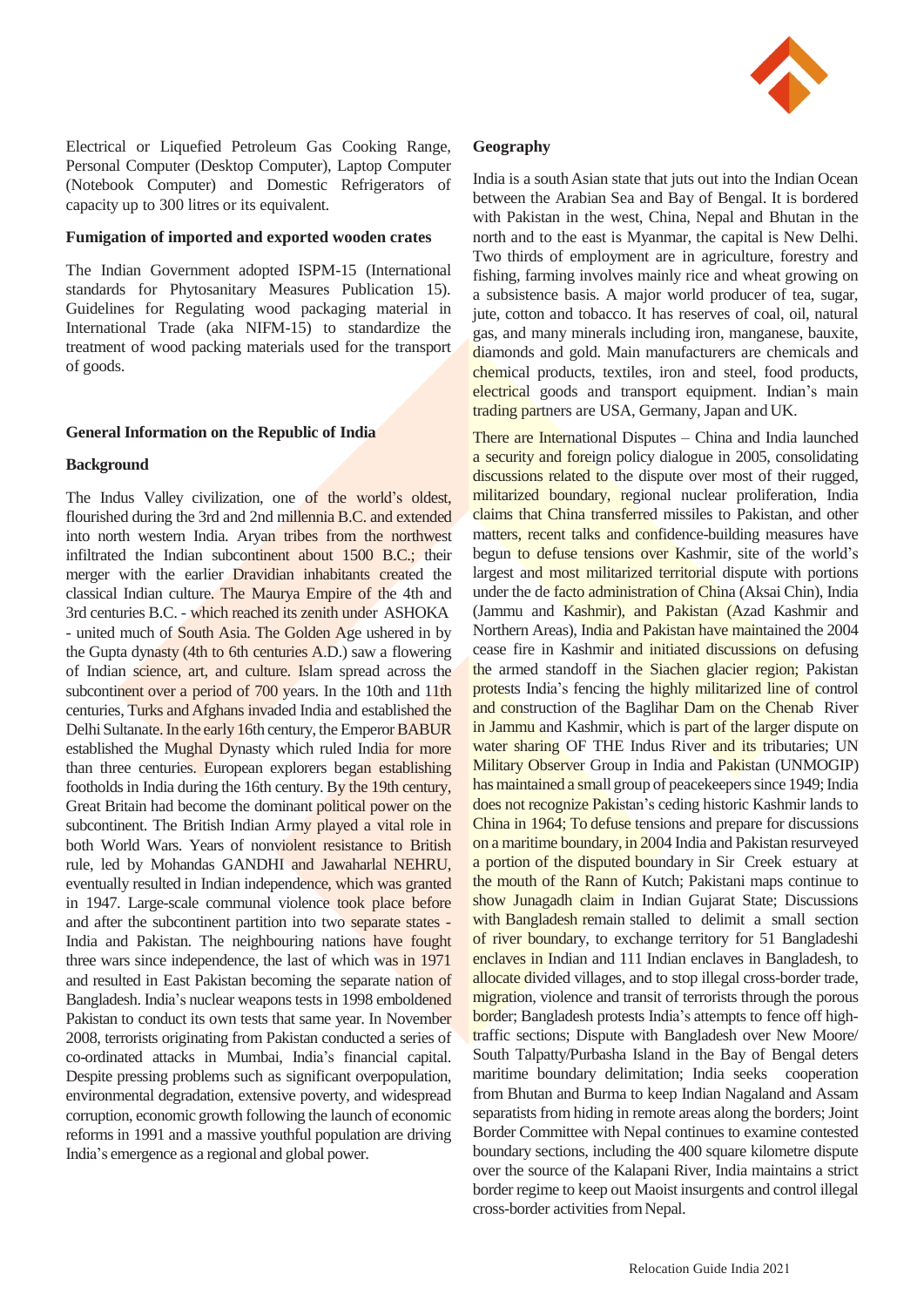# **Climate**

The climate shows seasonal variations: the hot season from March to June, the monsoon season from June to October and the cold season from November to February. Rainfall ranges between very high in the north east Assan region to negligible in the Thar Desert situated in the west. Temperatures range from very cold in the Himalayas to tropical heat over much of the south.

# **Population**

The huge population of 1,129 million is the second largest in the world, of which 70% are rural even though Mumbai and Calcutta rank among the 10 largest cities in theworld.

The population growth rate is 1.67% although there is a high risk of major infectious diseases from food or waterborne diseases like bacterial diarrhoea, hepatitis A and E, and typhoid fever. Also, other diseases dengue fever, malaria, and Japanese encephalitis are high risks in some locations and rabies from animal contact. Highly pathogenic H5N1 avian influenza has been identified among birds in this country or surrounding region. It poses a negligible risk with extremely rare cases possible among US citizens who have close contact with birds.

# **Language**

The official national language is Hindi, written in the Dvanagare script; however, since the States are free to decide their own regional languages for internal administration and education, 14 languages are acknowledged by theConstitution.

Hindi, with about 250 million speakers, is the regional language of central North India. In southern India, Dravidian languages are spoken, of which the chief are Tamil, Teluga, Matayalam and Kannada. More than 260 dialects are spoken, many of which are spoken by relatively few people but the figure emphasis's the great complexity of Indian society.

English is used as an associate language and is widely spoken, especially in business circles, and it is the language of higher education. Most middle-class Indians send their children to fee-paying English schools, since knowledge of the language is seen as the key to success. English speakers will generally have no need for an interpreter or translation service since there is always someone available to assist visitors.

#### **Environmental Issues**

There is deforestation, soil erosion, overgrazing, desertification, air pollution from industrial effluents and vehicle emissions, water pollution from raw sewage and runoff of agricultural pesticides, tap water is not possible throughout the country, a huge and growing population is overstraining natural resources.

#### **Economy**

India's diverse economy encompasses traditional village

farming, modern agriculture, handicrafts, a wide range of modern industries, and a multitude of services. Slightly less than half of the work force is in agriculture, but services are the major source of economic growth, accounting for nearly two-thirds of India's output but employing less than one-third of its labour force. India has capitalised on its large educated English-speaking population to become a major exporter of information technology services, business outsourcing services, and software workers.

India is developing into an open-market economy yet traces of its past autarkic policies remain. Economic liberalization measures, including industrial deregulation, privatization of state-owned enterprises, and reduced controls on foreign trade and investment, began in the early 1990s and served to accelerate the country's growth, which averaged under 7% per year from 1997 to 2011. India's economic growth began slowing in 2011 because of a decline in investment caused by high interest rates, rising inflation, and investor pessimism about the government's commitment to further economic reforms and about slow world growth. Rising macroeconomic imbalances in India and improving economic conditions in Western countries led investors to shift capital away from India, prompting a sharp depreciation of the rupee.

Growth rebounded in 2014 and 2015, with both years exceeding 7%. Investors' perceptions of India improved in early 2014, due to a reduction of the current account deficit and expectations of post-election economic reform, resulting in a surge of inbound capital flows and stabilization of the rupee. Since the election, economic reforms have focused on administrative and governance changes largely because the ruling party remains a minority in India's upper house of Parliament, which must approve most bills. Despite a high growth rate compared to the rest of the world, in 2015, India's government-owned banks faced mounting bad debt, resulting in low credit growth and restrained economic growth.

The outlook for India's long-term growth is moderately positive due to a young population and corresponding low dependency ratio, healthy savings and investment rates, and increasing integration into the global economy. However, India's discrimination against women and girls, an inefficient power generation and distribution system, ineffective enforcement of intellectual property rights, decades-long civil litigation dockets, inadequate transport and agricultural infrastructure, limited non-agricultural employment opportunities, high spending and poorly targeted subsidies, inadequate availability of quality basic and higher education, and accommodating rural-to-urban migration are significant long-term challenges.

# **Education**

There are a number of schools in the main cities offering a good standard of education for expatriate children up to about age  $9 - 11$ , when many expatriate children return to boarding school in their home country. However, there are some schools offering education up to college entrance level.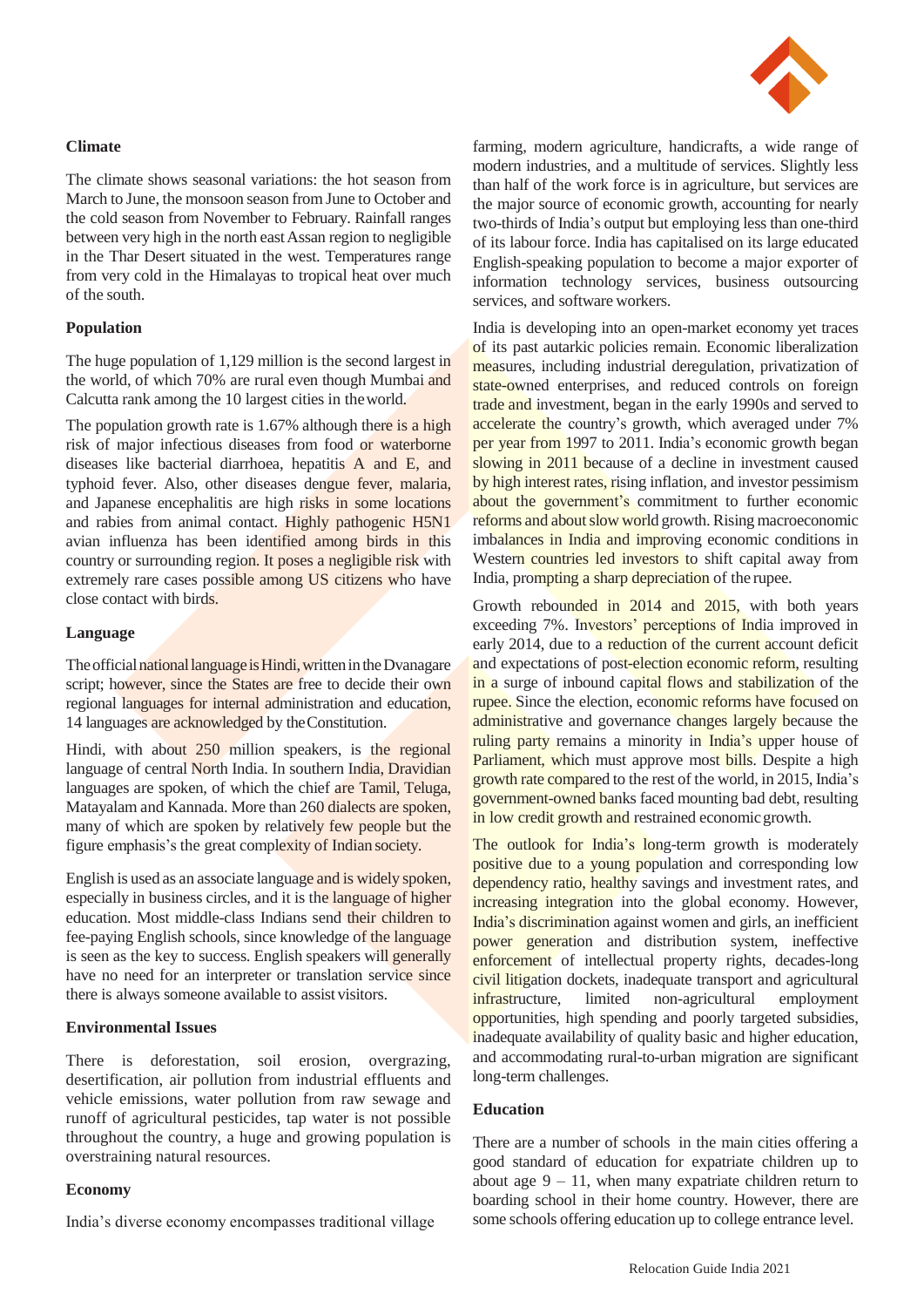

International schools are only open to foreigners so there is little mixing with Indian students.

The following schools are suitable for the children of expatriates:

- The British School, New Delhi. Tel: 110021
- Bombay International School Association, Bombay Tel: 22828 2056
- American Embassy School, New Delhi Tel: 110 021

#### **Religion**

Religion is a very big part of everyday life in India. The main religious communities and the regions in Indiaare.

Approx. population: Hindus – Hinduism 80%, Muslim – Islam 14%, Christian – Christianity 2.4%, Sikhs-Sikhism  $2\%$ , Buddhists – Buddhism 0.7%, Jains – Jainism 0.5%, Parsis-Zoroastrianism 0.4% other Baha't-Baha't Faith) religious beliefs.

# **Hinduism**

Hinduism is "A way of life". There is no founder of Hinduism. The word "Hindu" is derived from the name of river Indus, which flows through northern India. In ancient times the river was called the "Sindhu", but the Persians who migrated to India call the river 'Hindu', the land 'Hindustan' and its inhabitants 'Hindus'. Thus, the religion followed by the Hindus came to be known as 'Hinduism'. The seeds of Hinduism were brought to India by the Arayans who settled along the banks of the Indus river about 2000 BC. The Aryans first worshipped the forces of nature e.g. Surya, the Sun; Vayu, the Wind. Hindus pray to and worship different gods and goddesses or deities. The most fundamental of Hindu deities, is the trinity of Brahma, Vishnu and Shiva – Creator, Preserver and Destroyer respectively. They celebrate the festivals and perform "Pujas" or ceremonies and rituals to the god or deity. Hindus have many beliefs and practices that have been handed down by word of mouth and daily practice. Many of these deities are housed within ornate temples of unparallel beauty and grandeur.

Hindu followers believe the cows are sacred and should not be killed or eaten. Most Indian states (there are

25) have legislation protecting cows and view killing a cow along the same lines as killing a human. Due to their belief's cows have the right of way on all streets and it is vital you stop for them if they get in your way.

#### **Electricity**

The domestic electricity supply in most places is 220/230 volts, 50 cycles. Expatriates should note that air conditioning units consume considerable quantities of electricity when these are in use.

Power cuts and voltage fluctuations are frequent (in some parts of India) and it is essential to have a voltage stabiliser (these can be brought locally). If you are importing electrical goods which run on different voltages, you will have to buy a transformer. The best type is a step-down transformer which can be adjusted manually.

When looking for a house to rent, pay attention to the electricity supply – some properties have only a 5kw supply which is not enough to run the average expatriate household. The ideal is 11kw additional supplies can be installed by anelectrician.

# **Health**

Medical facilities (including doctors, dentists, specialist and opticians) in Delhi, Bombay and Calcutta are good and the standard of treatment is highly professional; they are almost as good in Madras and Ahemedebad and reasonable in Hyderabad and Bangalore. Medical treatment is not expensive by European standards.

There is no state insurance scheme but there are several private schemes operating in India. Expatriates are advised to ensure before departure that they and their families are covered by comprehensive medical insurance (including dentist, optician and where required, maternity).

Insurance is recommended though, for both you and your dependants, from an international insurance company such as: BUPA, 'Life Scheme' Tel: 01273 323563.

## **Currency**

The unit of currency is the Indian rupee (INR) divided into 100 paise (p).

There are no restrictions on the amount of foreign currency or traveller's cheque, drafts, bills etc. that you can take into India provided you make a declaration in the Currency Declaration form given to you upon arrival. This will enable you to exchange the currency bought in.

No Indian currency whatsoever may be taken out of India. However foreign currency up to the amount imported and declared may be exported.

# **Cuisine**

There are many distinct differences between the cuisine in the north and that of the south.

**South India** – The food is either boiled or steamed and so light on the stomach often served on a banana leaf. The meal has several courses rice being served with each dish like Sambar, rsam as curd, accompaniments is curried vegetables, meat and pickles with coconut used liberally.

**Northern India** – Often made in a tambour which is an earthen oven used to make rotis and kebabs. Famous dishes are tandori chicken, seekh and boti kebabs. Mughtai food is rich with curd, cream and crushed nuts like cashews in sauces, with a lot of dishes containing meat like Rogan Josh, Biryani and Gushtaba.